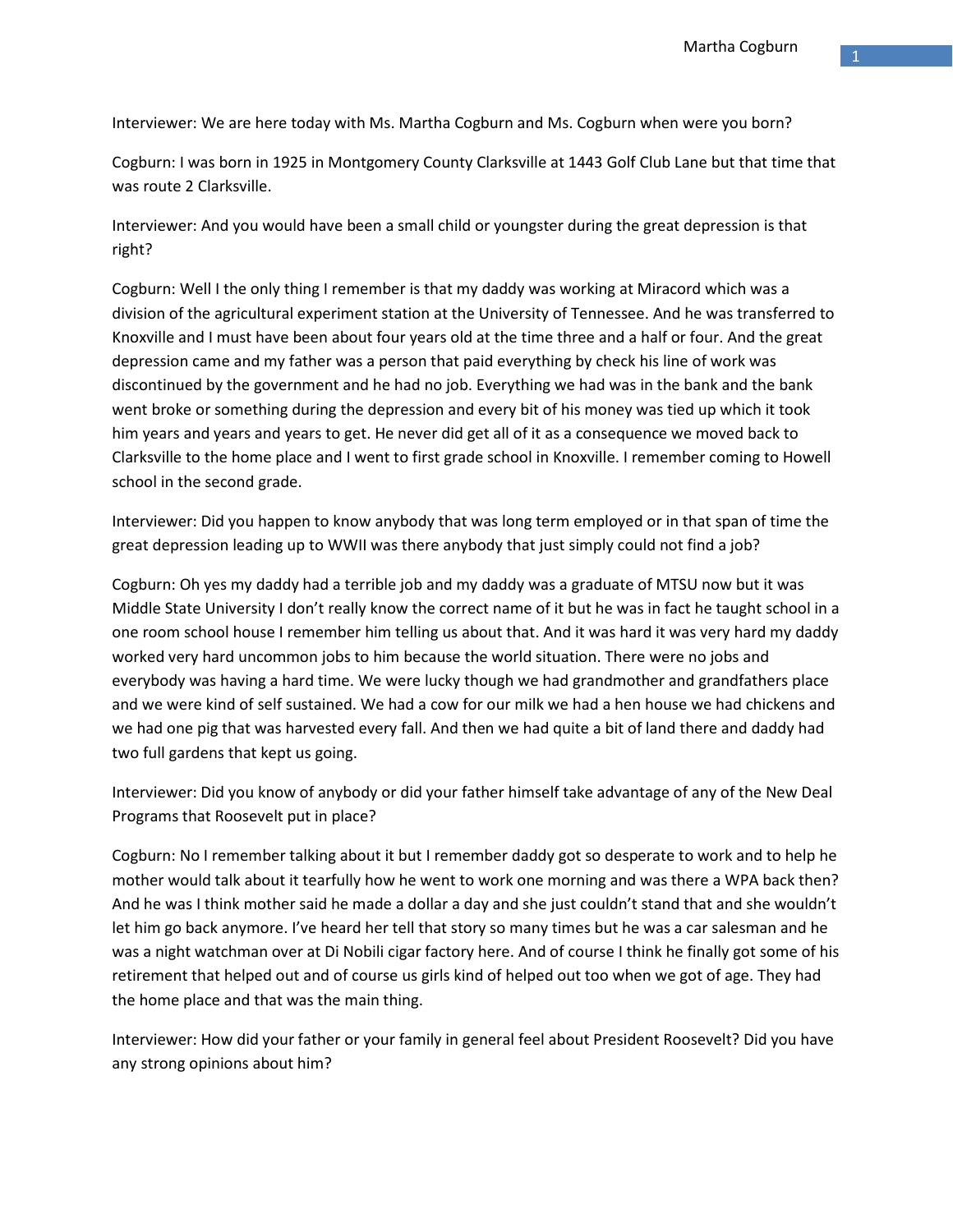Cogburn: Oh yes my daddy was a very strong democrat very strong democrat. And he wasn't too fond of his wife but we won't go into that.

With everything going on during that time did your family pay attention to what was going on overseas with the Nazis or the Japanese?

Cogburn: I didn't I was too young. I'm sure my father did because he loved to read and as long as he was listening to local or international news on the radio or reading he was happy. Of course being the school teacher he was he was a book worm.

Interviewer: Did you find it surprising or did the vast majority of the people you knew find it surprising when Japan bombed Pearl Harbor?

Cogburn: Oh yes oh yes oh yes what year was that?

Interviewer: It was 1941.

Cogburn: I was well I graduated from Clarksville High School in 1942 oh yes.

Interviewer: Did you ever did anyone ever imagine we would be at war with Japan or Germany?

Cogburn: No no no no and my husband who was Thomas Seay Jr. I think we graduated in the last of May and he volunteered to go into service and that was the year of 42 1942. He first went in the Merchant Marines and didn't like that and disenrollment in that and got into the Navy and of course that's where he was when the war was over.

Interviewer: Did the vast majority of young men that you knew at that time enlist to go overseas?

Cogburn: Oh yes practically our whole senior class. I remember a group of us went to the bus station to put them on a bus. They thought they were going to Saint Petersburg Florida is there a Petersburg? Yeh where it was nice and sunny and so forth and they ended up being taken to New York and there was a base of about 200 service people there. And that was in Sheepskin Bay Brooklyn New York. And he was very lucky he was alerted to go overseas about six or eight times but for some reason he was lucky and never got out of the New York Harbor. He was there on the base and we lived in Sheepskin Bay for three or four years. When he was alerted or quarantined to go overseas why I would come home and about the time I got a job everything settled why we're not going come back. So I would catch the next train and go back but they were good days and they were hard days but it was good too. Of course it wasn't good in the reality of war and everything but it was good that you could be together at those times. I found work up there I worked at Brooklyn Trust Company on Avenue J in Brooklyn and then we came home on leave for Christmas and his parents had bought a new farm and it was bad and he wanted us to see it that farm. And we got the ole work horse and I fell off the horse and broke y collar bone and didn't have a job to go back to it took me so long to recover. Then I worked at base hospital there in Sheepskin Bay I qualified I mean I applied as a secretary and I ended up doing electrocardiograms and most everything else somebody in the medical world would do, I learned the hard way.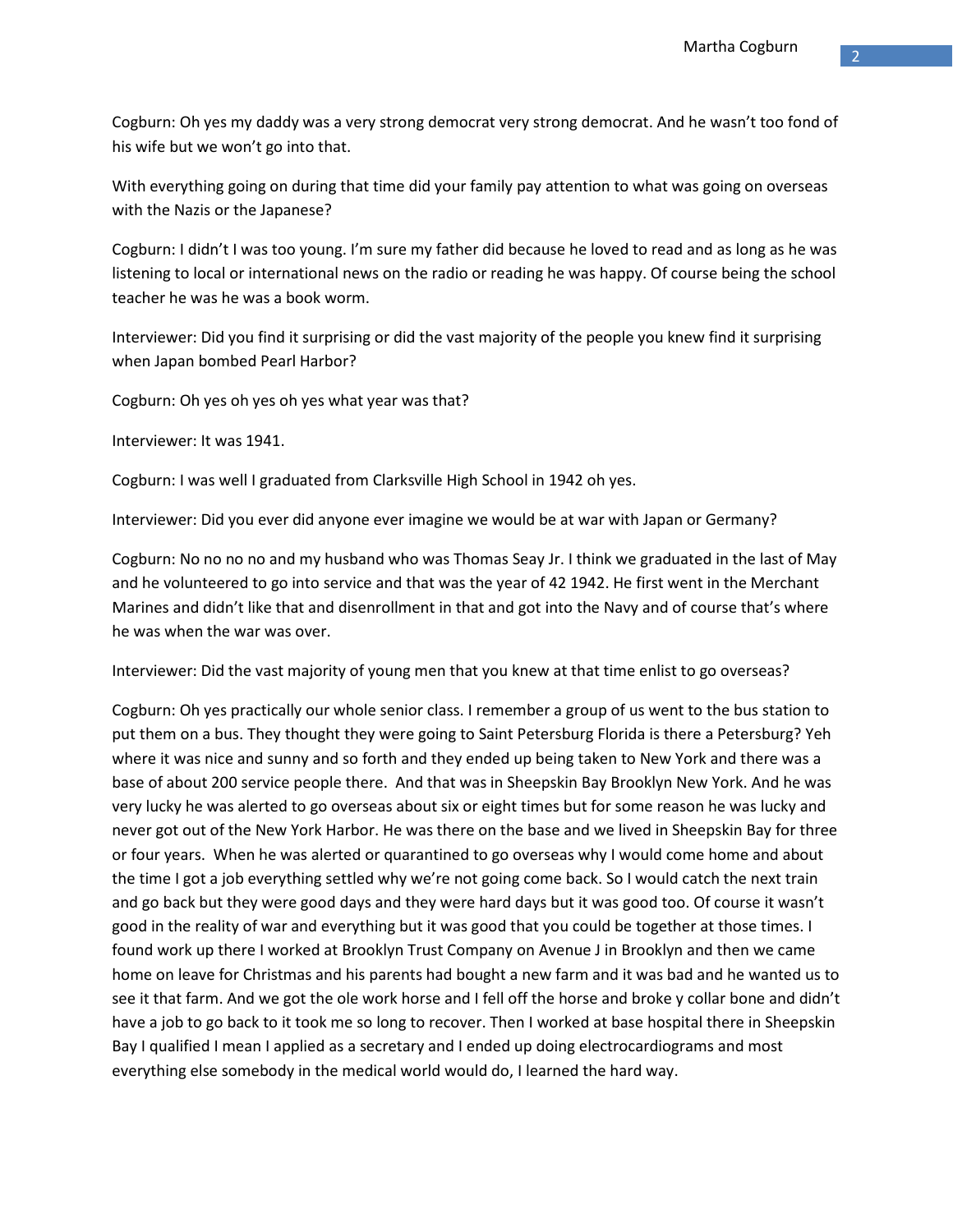Interviewer: So we you and your family actively involved in the war effort what specific jobs did you happen to do during that time?

Cogburn: No not that I know of my sister was secretary to the president out at B.F. Goodrich and one of the times that I had come home and Tommy was alerted to go overseas I went and applied for a job at B.F. Goodrich. And they had given part of their warehouse to Chemical Warfare they did not make gas masks here but they assembled them. And they had quite a big warehouse and it was quite busy I can remember my superior Captain Burkseth very nice man that was head of it here. The only thing I disliked about him he loved a cigar and he would chew on it incisively when I was taking dictation from him but he was a very fine fellow. But I didn't work there but about seven or eight months then I went back to New York. But I really don't know how long they stayed with B.F. Goodrich or whatever but that was my experience working there. And I remember what the gas mask looked like but as far as having any contact with the people that were assembling them I didn't have.

Interviewer: Do you remember how much you were paid at B.F. Goodrich was it a decent wage or did you find it lacking?

Cogburn: I don't remember there but I remember at this commercial bank that I worked at in Brooklyn the name of it was Brooklyn Trust Company I made 27 dollars and a half a week. And I thought everybody thought that was a good salary way back then but my goodness some people make twice that an hour now.

Interviewer: Did most of the young women and wives who were left behind were they parts of the war effort that you knew of?

Cogburn: No not really I'm not familiar with them some of them might have. When we graduated from high school and the war was so chaotic all of our friend's relatives and whatever were going in different directions. But everybody was doing their cause and I can remember I must have been 7, 8, 9, 10 years old we saved you remember the well I guess it still does the chewing gum that was wrapped in foil?

# Interviewer: Yes

Cogburn: Oh we were told to save that then you would take it somewhere and donate it for the war effort. I remember I had a ball about well a little bigger than a baseball I was so proud of it. That particular day I had the biggest ball of aluminum foil or whatever they called it back then. But everybody was doing their part.

# Interviewer: Were you impacted very much by the rationing?

Cogburn: Well I guess I was very lucky they were as I said we lived there in Sheepskin Bay and there were little groceries in what am I trying to say food market and produce whatever where you'd go by maybe to buy two or three potatoes with your rationing. And there was one ole fellow that was Italian was especially nice to all of us service people and I'd order two potatoes and I'd get home and I would have four. And the same with shoe rationing of course everybody wore high hills to work and everything back in those days I had one pair of brown suede shoes that were very comfortable and I wore them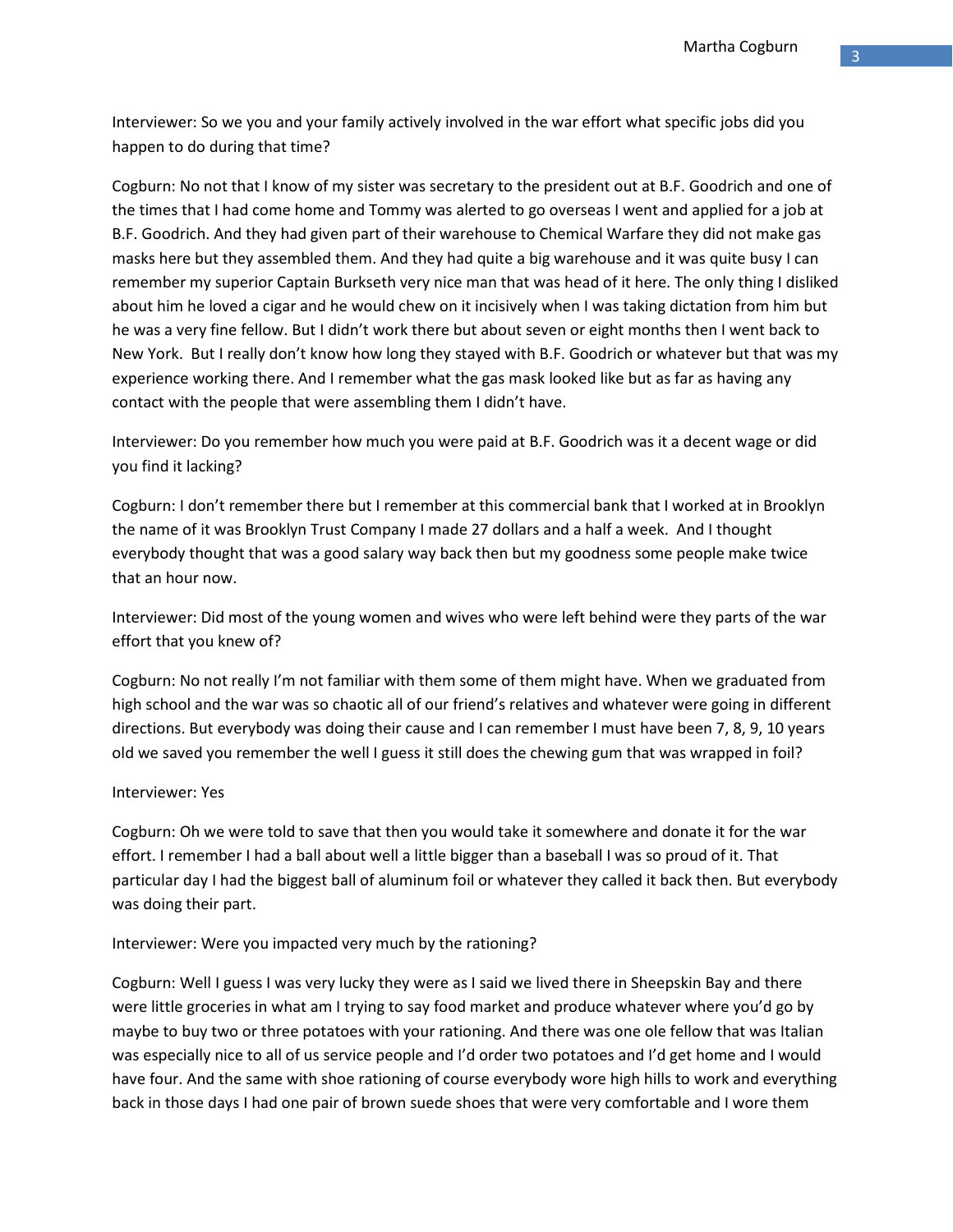very often . And I had this shoe maker shop there or this shoe shop and this ole fellow I remember taking them in there to be half soled and the fourth time I took them in there he said honey there is nothing to half sole on this shoe. You're going to have to get you a new pair of shoes and I he said do you have a shoe ration and I said no sir I don't he said now you do mums the word and I remember that very clearly. I that was the fourth time I had taken that pair of shoes back to be resoled I'd worn them out because no body had cars back then. It was subway, buses or walk mostly.

Interviewer: Do you remember much about the neighborhoods holding scrap metal drives and aluminum drives and rubber drives?

Cogburn: No I sure don't.

Interviewer: Do you remember the stars that some neighborhoods the houses if they had a service member who was in the military they would out a gold star or a blue star.

Cogburn: That's right right they were very common all over town in fact you could not hardly go down the street and find a house that didn't have a star in the window of some sort.

Interviewer: Were you affected at all directly by any losses overseas?

Cogburn: No well my husband was an only child and I had two sisters and they were not connected with the war effort at all. Although not too long after the war my brother in law married to my youngest sister worked at the arsenal in Alabama in Huntsville and he was an engineer. And retired from IBM having worked for them they are living in Concord North Carolina now. That was we were kind of a small family.

Interviewer: Do you remember how you got your news back then did you listen to the radio

Cogburn: Oh yes

Interviewer: All the time or was it pretty much newspapers?

Cogburn: That desk over there in the corner was a floor radio and my mother was very frugal she could imagine and make anything out of nothing. And that was the radio and she took it down to Young's Antiques on 6<sup>th</sup> Street and had them make a desk out of it. And when Mom and Dad died I became the air of that and I'm very proud of it. But I can remember sitting on the floor waiting for Jack Benny for the JELLO program. Did you ever hear of that?

# Interviewer: No

Cogburn: Oh it was quite popular and they had a few Amos and Andy. And I was little but I remember it we would always fight for the closest place to the radio. We sat and listened to it oh I don't mean fight but we always scurried to get the best seat.

Interviewee: As the war progressed did you feel a close tie to President Roosevelt did you really look to him for guidance and leadership or did your opinion of him change?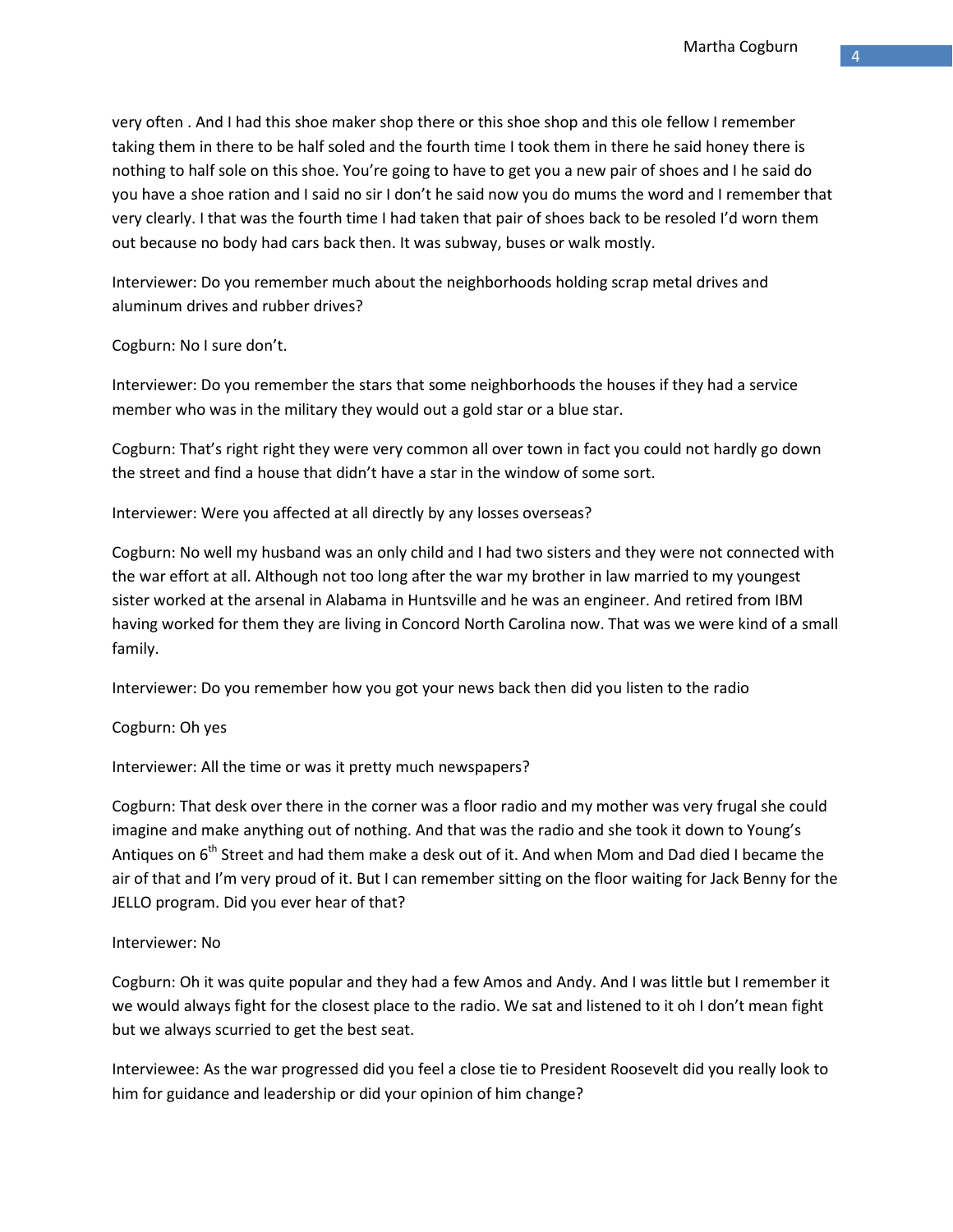Cogburn: No I really had a I mean I always had a nice feeling about him his relationship with the people I thought he was doing his best and he had a big mess to pull us out of and did it very successfully.

Interviewer: When he passed away what were your feelings then and how did you feel about Truman stepping up to the presidency?

Cogburn: I really didn't know too much about him except he was a very opinionated person very sharply spoken sometimes. But he did a good job I don't know that I could have bombed but he I guess he thought it was for the best.

Interviewer: How did you feel on VE-Day when victory was announced in Europe?

Cogburn: Very happy very happy. Oh it was a circus in New York bells were ringing and everybody out in the streets it was very festive a very happy day that we long awaited for.

Interviewer: And were your feeling similar on VJ-Day? When they announced that the war was officially over and Japan had surrendered?

Cogburn: Yeh yeh yeh very much so.

Interviewer: You mentioned the bombing of Hiroshima and Nagasaki the atomic bomb how did you receive news of that? When did you find out that the United States had done that?

Cogburn: Well I really don't know I guess by radio or newspaper.

Interviewer: Did it really impact you did it

Cogburn: Not at first because we didn't realize what all had happened. We didn't know the horrible part of it that the people was suffering and so forth.

Interviewer: Was there anytime during the span of the war did you know of anybody whose loyalty may have been borderline may have had German or Japanese sympathies?

Cogburn: No no no it was a different era a different age and a different attitude in those days it really was. Your country more or less came number one everybody treated it that way. And from what I remember everybody was just anxious for the war to get over because there was so many boys that died. Then you know they had the draft then and my husband volunteered and but I remember the conscious objectives. I couldn't understand and I didn't really know any of them personally but I wasn't in favor of it.

Interviewer: Did not of the young men that you knew did they volunteer

Cogburn: Yes yes practically the whole senior class. There was an article in the paper about it but of course they were just at the right age right before being drafted or I think the age was 18 then I'm not real sure. Then we were all 17, 18 years old when we graduated. Clarksville was real different then we had one high school which is now Greenwood Apartments. And that was the only county and city high school around and then Howell School which is no longer it's on Franklin Street right across from Heitts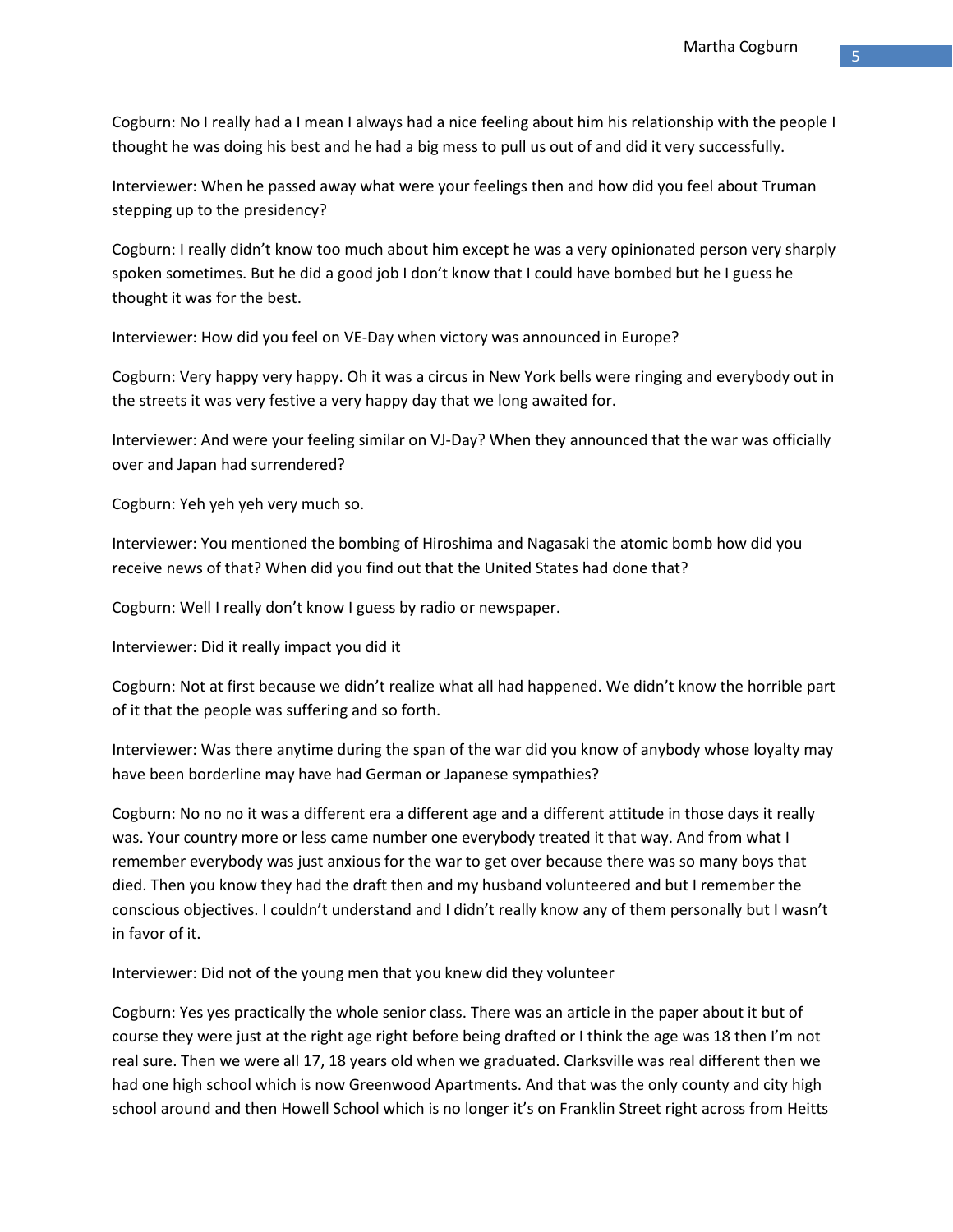Florist there that just they I think the tornado took most of the school down and they never built it back it's just a vacant lot now. But that was the only school in the city of Clarksville then. Clarksville population was around 9,500 at that time can you believe? I remember and there were no school buses I walked two miles to school to Howell School I walked two miles back and when I was 11 I remember my birthday and I came home and mother wanted me to go look under the back porch steps. And I said what for well just go look and I had a bicycle and oh I was so proud of that bicycle I rode my bicycle to school and back until I got to high school. Then I rode with the neighborhood kids and I can remember mother would run out of thread or need some piece of material and of course there was no place in town to my mother of course McNeal and Edwards which is part of I don't know what now on Franklin Street next to the corner there. But she would say Martha hop on your bicycle and she'd give me a spool of thread and get me spool of thread like this and I want you back here in 30 or 40 minutes. And I'd say yes ma'm and I'd part my bicycle in front of McNeal and Edwards and run in and get it take it back home.

Interviewer: Would you say that the quality of life in Clarksville improved after the war?

Cogburn: Yes yes yes slowly but certainly much for the better. Well you know we were poor but we didn't know we were poor with so much love and understanding. Like I said we had mother was so talented she sewed for us and of course the church was very important in our life. We were there just about every time the church doors opened we went to First Christian Church and I'm still a member of that church. But they were happy days we didn't know how poor we were I guess mother and daddy did all the worrying for us. But they were good days and we didn't lack for anything material wise or love wise either.

Interviewer: Was the church pretty active in supporting the war?

# Cogburn: Oh yes yes yes

Interviewer: How did people feel about Germany did they feel that we were at war with Hitler and the Nazis or the German people in general?

Cogburn: Well I don't know about anybody else but myself but I found it hard after the war well my husband and I he got out of the service in 46 and we bought the Plaza Grill later the Plaza Restaurant and now it's the Cumberland Grille down there on Madison. And our children I have boy and a girl Dickey Seay and Janet Seay Mosley and they were in diapers when we bought that place it was June 7, 1947. And Tommy had a heart condition and he had an aneurism directly to his heart and died in 67 so I went on with it for awhile. Twelve years later I remarried and we I think I was married 12 years and he had lung cancer and died I sold the Plaza in 94 and retired. But I didn't like it and worked I've been working as a receptionist over at the Salvation Army for 7 or 8 years I work four hours a day five hours a day Monday through Friday 20 hours a week is all I work. Get's me out of the house and I like it seeing people and so forth.

Interviewer: During that time during the war I know a lot of celebrities at that time and some of the names such as General Patton or Eisenhower, MacArthur they would come to the home front and make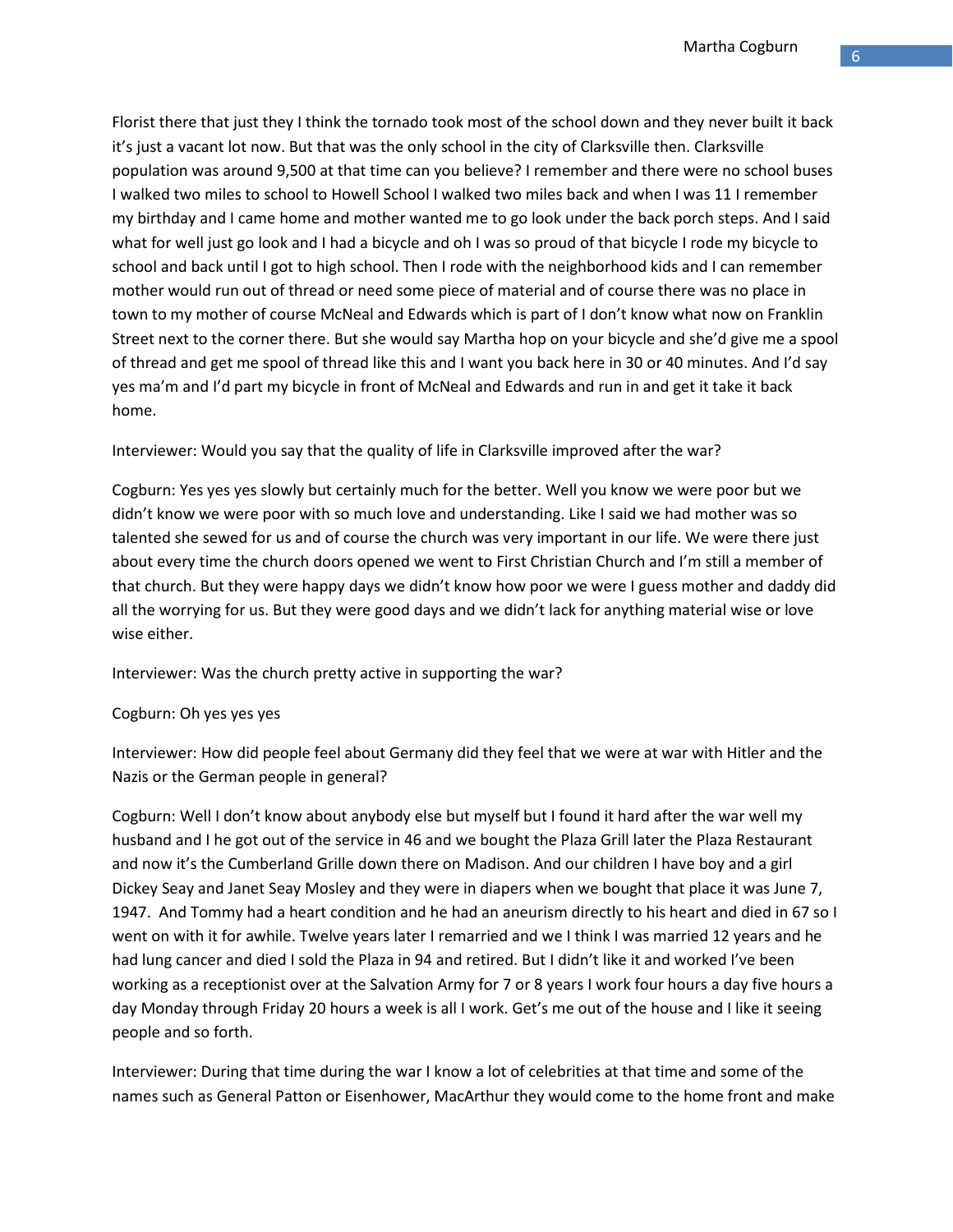speeches drive support for the war effort. Did you ever happen to see any celebrities or meet any or go to any of the rallies?

Cogburn: No I can remember I was in the kitchen at the restaurant one day and this has nothing to do with the war but Danny Thomas was sitting out front eating and that was about the only and Elvis Presley stopped at the gas station next door one time in route to Memphis or somewhere and back. And Danny Thomas had been taping a show in Nashville for Kraft he was very nice he liked our homemade yeast rolls. And I think he took a couple of those back with him. My purpose I got off way off talking to you awhile ago my purpose in telling you the restaurant and so forth I remember that when Fort Campbell was Camp Campbell at first and then Fort Campbell was very active out here. And I would need waitresses and everybody was unstable and they would turn over very quickly seemed like I was always needing help and I hired a bunch of well not a bunch but several German wives of our soldiers. And I found out real quick I had to go talk to myself about my feeling but I got over it I think I was no exception everybody felt kind of ill toward Germany. Of course they had nothing to do with what Hitler did they was victims of circumstances. And once I finally realized that it was okay.

Interviewer: Well looking back on the war years do you think that it was a great time to have been alive a truly unique time to have been alive?

## Cogburn: Oh yes

## Interviewer: Are you very proud of your

Cogburn: Yes yes yes I remember being in Time Square New Years Eve God forbid I never want to go back. It's a wonder we hadn't gotten crushed but it was quite an experience. I did and saw things that I never would have seen before Radio City Music Hall and all of those places. Of course we went back a couple of ties after we got out of service and things had changed so much. We could ride I rode I remember my first trip to New York. Tommy said now if you get lost just ask the conductor and anyway I rode from Sheepskin Bay to Time Square the fare was a nickel. And they had express and local and I didn't know the difference or didn't think about it well I rode down there on the local and I saw Sheepskin Bay so I got on it going back. I ended up at Coney Island because it was the express well two hours later I finally decided I better ask somebody. And the man was so nice he said honey your getting on the express you need to get on the local. I said I'm been on this train all day going back and forth. But the transportation was so cheap but a nickel was a nickel back then believe me. I don't know what it is now but I bet its well over a dollar it has to be maybe more I have no idea.

Interviewer: Several people such as yourself who have lived during that time they express sort of a psychic well being just an overall good feeling after ten years of depression and then the war and then after the war concluded everybody seemed to have had a job the quality of life seemed to have improved.

# Cogburn: Yeh right

Interviewer: Did you kind of feel there was a unity America had that?